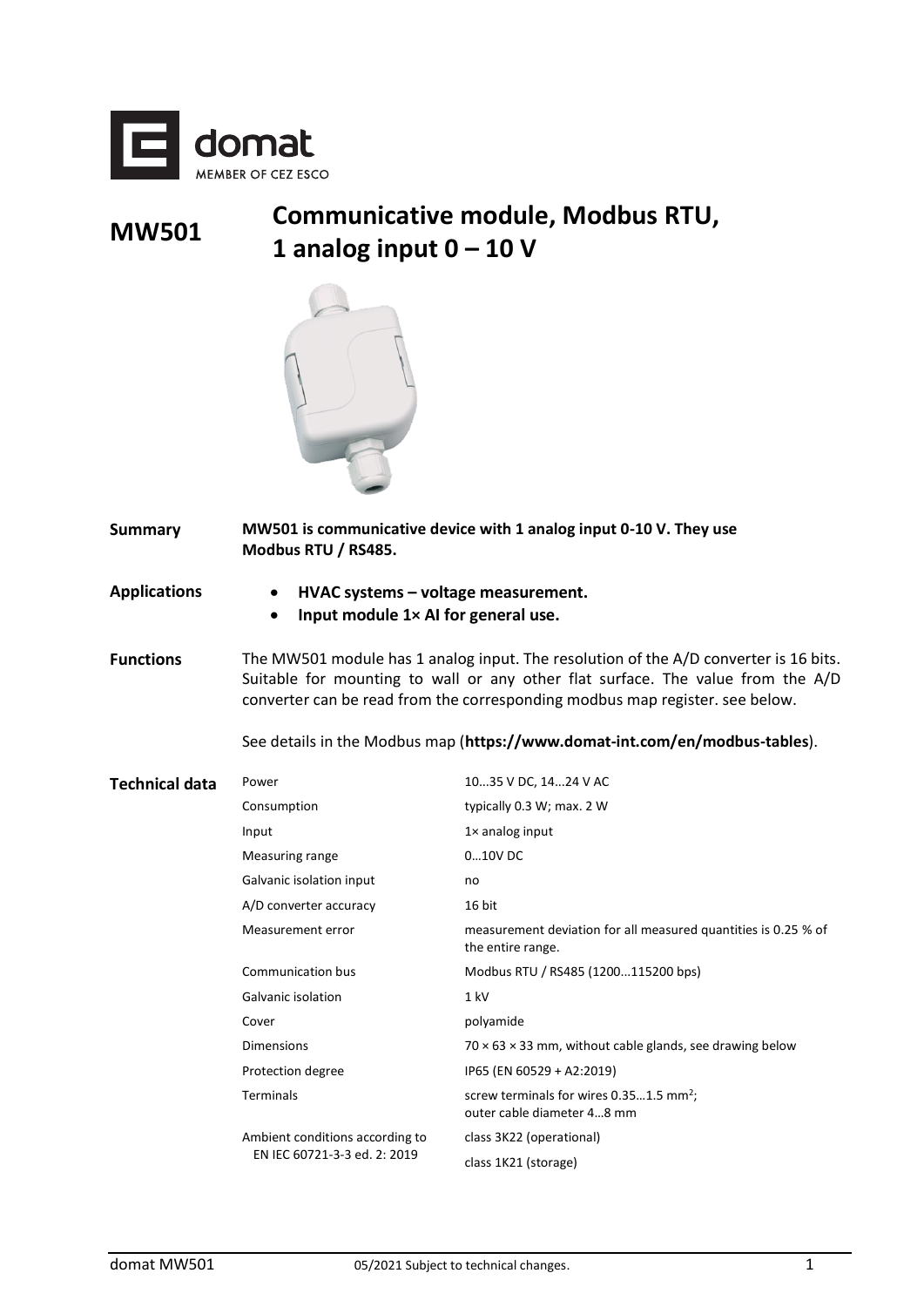class 3M11 (mechanical requirements)

Ambient conditions ambient temperature -5…45 °C, rH 5…85 %.

condensation, precipitation, ice or icing etc. not allowed.

for instalation in higher altitude is necessary to consider reduction of dieletrical stability and reduced air cooling (EN IEC 60664-1 ed.3:2020).

if not specified otherwise.

Standards of conformity EMC EN IEC 61000-6-2 ed. 4:2019, EN IEC 61000-6-4 ed. 3:2019 (industrial environment)

Electrical safety EN IEC 62368-1 ed. 2:2020+A11:2020

Restriction of hazardous substances (RoHS) EN IEC 63000:2019

# **Dimensions** 70 33

#### Dimensions are in *mm*.

#### **Terminals**



### **Terminals and**

| connectors      |                                                              |  |
|-----------------|--------------------------------------------------------------|--|
| G               | Power                                                        |  |
| G0              | Power                                                        |  |
| K+              | Communication RS485+                                         |  |
| К-              | Communication RS485-                                         |  |
| Ain             | Analogue input 010 V DC                                      |  |
| <b>AGND</b>     | Analogue input common                                        |  |
| <b>LED</b>      |                                                              |  |
| <b>PWR</b>      | green, power on                                              |  |
| <b>RS485 TX</b> | red; transmission on the bus                                 |  |
| <b>DIP</b>      |                                                              |  |
| <b>BUS END</b>  | both ON terminate the bus (set if the device is the first or |  |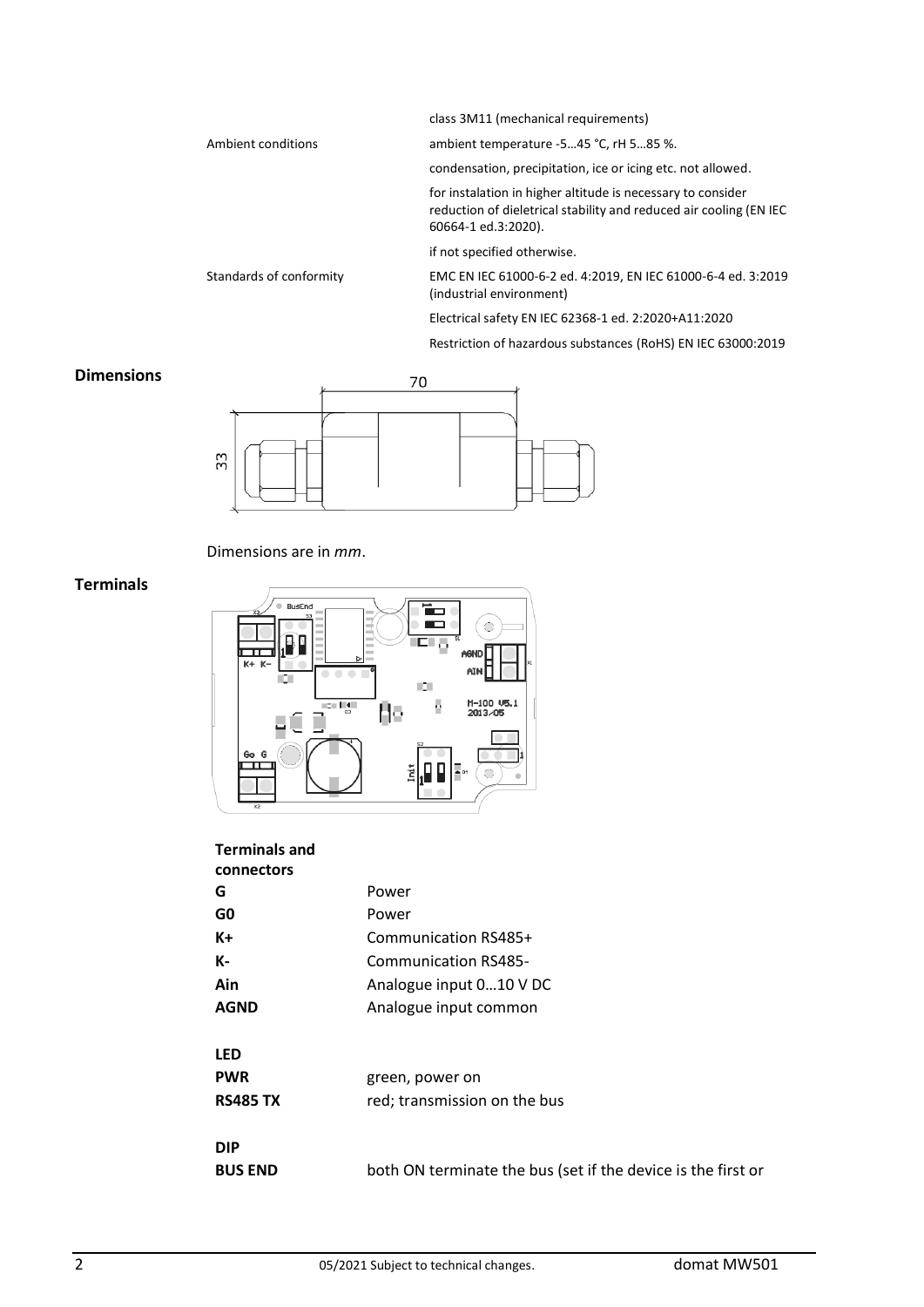the last on the bus)

|                     | <b>INIT</b>                                                                                                                                                                                                                                                                                                                                                                                                                                                                                                                                   | sets the initial communication parameters: Modbus address<br>1, baudrate 9600 bps.                                                                  |
|---------------------|-----------------------------------------------------------------------------------------------------------------------------------------------------------------------------------------------------------------------------------------------------------------------------------------------------------------------------------------------------------------------------------------------------------------------------------------------------------------------------------------------------------------------------------------------|-----------------------------------------------------------------------------------------------------------------------------------------------------|
|                     | The devices are set to the initial communication parameters by default. INIT the<br>device only if the factory default settings shall be retrieved. Proceed as follows:<br>- connect the device over RS485 to a PC with configuration software ModComTool<br>- set the INIT switch to ON<br>- connect power (to terminals G, G0)<br>- search the device in the program (Scan)<br>- set INIT to OFF<br>- in ModComTool double click the device<br>- click to the "Initialization" button in ModComTool<br>- switch the power off and on again. |                                                                                                                                                     |
| <b>Installation</b> | Use a flat screwdriver to open the cover of the plastic housing. Connect the cabling<br>according to the terminal description. Recommended wire crosssection is 0,35 -<br>1,5 mm <sup>2</sup> (outer cable diameter 4 - 8 mm). To keep the protection degree, the cable<br>gland must be fastened and the cover put back after installation. The module is fixed<br>to wall or any other flat surface using two screws (not included).                                                                                                        |                                                                                                                                                     |
|                     |                                                                                                                                                                                                                                                                                                                                                                                                                                                                                                                                               | The module is intended for operation in a normal, non-agressive environment. They<br>can be installed in any position. No maintenance is necessary. |
| <b>Modbus</b>       | The sensor is addressed over the ModComTool. Default Modbus address is 1,<br>communication parameters 9600, N, 8, 1. Measured voltage is in register 6<br>formatted as follows:                                                                                                                                                                                                                                                                                                                                                               |                                                                                                                                                     |
|                     |                                                                                                                                                                                                                                                                                                                                                                                                                                                                                                                                               | register value = measured value in $V * 1000$                                                                                                       |
|                     | thus                                                                                                                                                                                                                                                                                                                                                                                                                                                                                                                                          |                                                                                                                                                     |
|                     |                                                                                                                                                                                                                                                                                                                                                                                                                                                                                                                                               | measured value in $V =$ register value / 1000                                                                                                       |
|                     |                                                                                                                                                                                                                                                                                                                                                                                                                                                                                                                                               | See details in the Modbus map (https://www.domat-int.com/en/modbus-tables).                                                                         |
| Safety note         |                                                                                                                                                                                                                                                                                                                                                                                                                                                                                                                                               | The device is designed for monitoring and control of heating, ventilation, and air                                                                  |

conditioning systems. It must not be used for protection of persons against health risks or death, as a safety element, or in applications where its failure could lead to physical or property damage or environmental damage. All risks related to device operation must be considered together with design, installation, and operation of the entire control system which the device is part of.